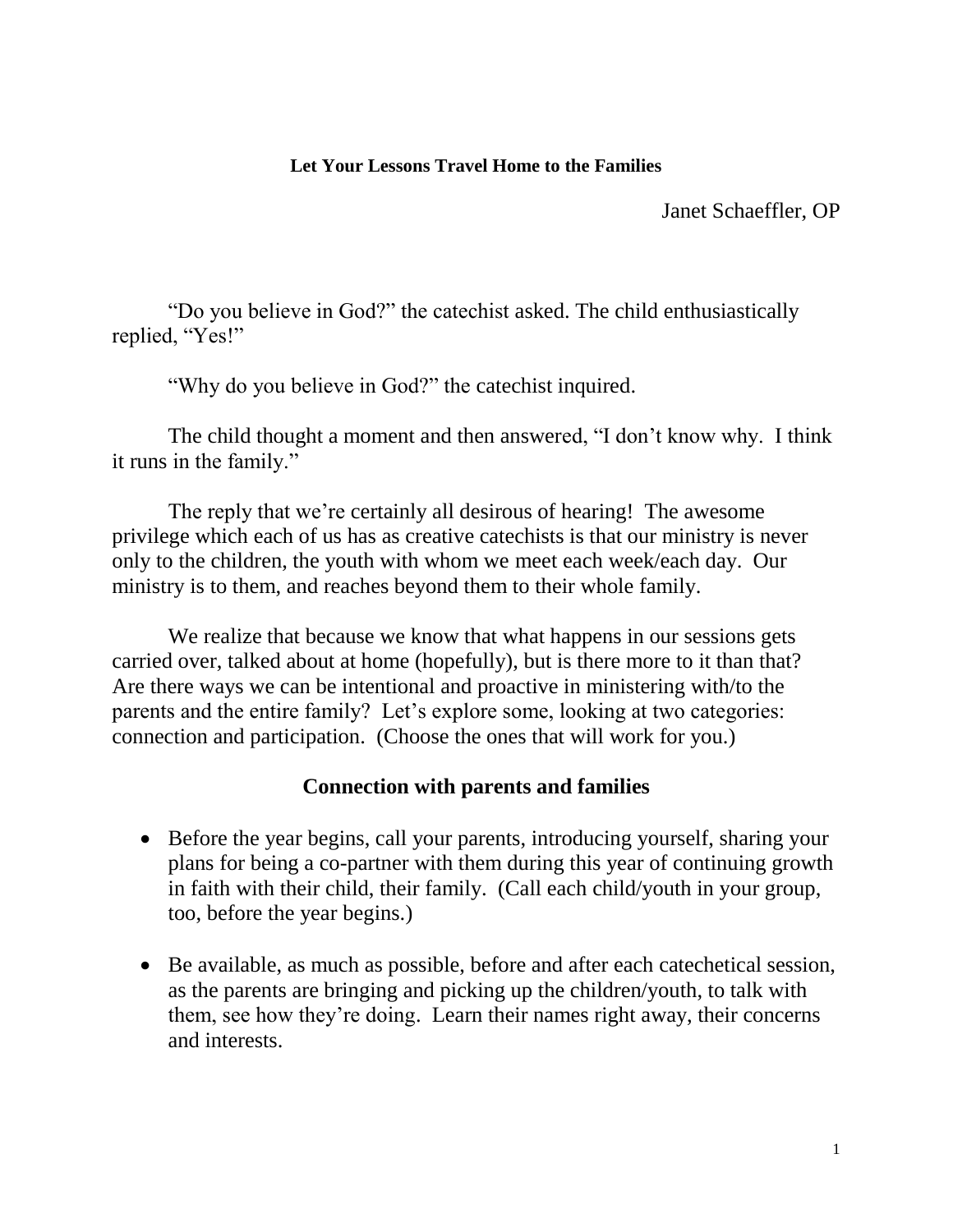- When a child mentions to you, or during a session, that there is an illness/death in the family or a new baby/special occasion, in the family, etc., send a card, make a phone call to the parents to see how things are or offer congratulations.
- Each week write a note, email, or make a phone call to a different one of your child's parents, simply to let them know what a joy it is to have their child in your group, or specifically compliment the child/youth on something they have recently done. Use this time, too, to affirm the parents for the great job they're doing as Catholic parents. (Keep a list/chart so that each child gets a turn; when you have gone through your group, start over.)
- Use the parents' pages which come with your catechetical text (or make your own) to keep your parents up-to-date on the themes and topics being studied and experienced in your sessions.
- Ask the parents for their thoughts, their ideas, their evaluations on how things are going for their children/youth, for their family. What else do they need? What else would help them?

## **Invite On-going Participation in the Journey of Faith**

- Plan prayer services sometimes at the end of your sessions, inviting parents to join their children.
- Plan your sessions as often as you can in a manner in which help is needed, e.g. other adult-aides in the learning area with you. Invite your parents to be partners with you.
- Involve your families in the life of the parish. Let them know of seasonal prayer experiences, parish service opportunities, family social events. Encourage their participation.
- Request from the parents their email addresses (explaining why you want them). Once a week, send them a short email with one idea: a family prayer, a question to talk about, a Scripture passage to read and discuss, something to do as a family, a service activity, etc.